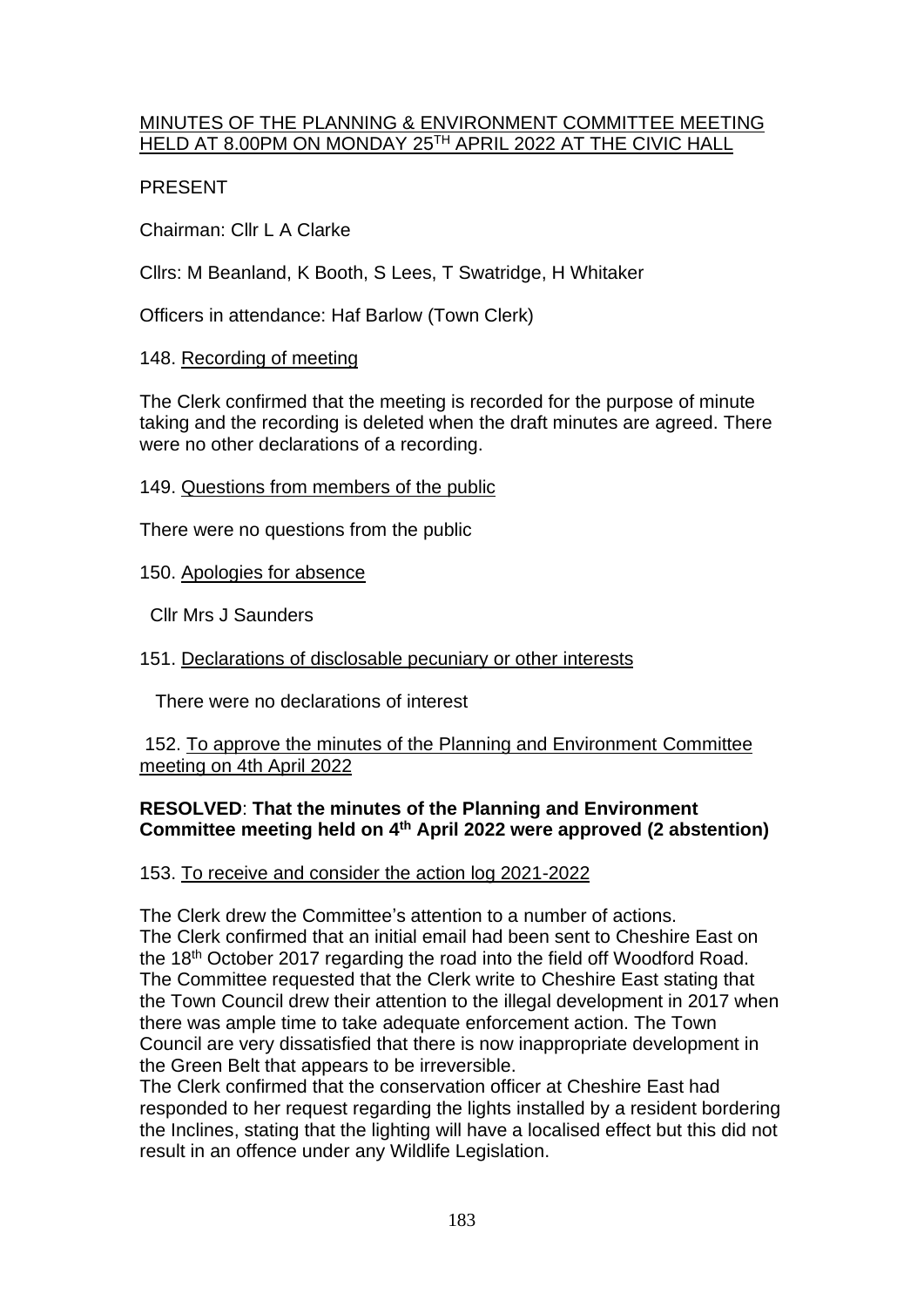Updates were also received from the Clerk on the applications for Tree Protection Orders and the development of two additional houses at Sprink Farm.

Cllr L Podmore, Neighbourhood Plan Steering Group had confirmed that the Group had concluded that there was little point in drafting a design guide as Cheshire East have now prepared one.

### **RESOLVED: That the action log is received and that the Clerk write a letter to Cheshire East as outlined above (NC)**

154.To note the appeal decision from the Planning Inspectorate on application 21/3002M for a telecoms mast on land attributed to Haybrook Farm, Lower Park Road, Poynton SK12 1EE **RESOLVED: That decision is noted (NC)**

155. To receive and consider the email from the Head of Planning at Cheshire East regarding the public consultation on the main modifications to the SADPD and the changes to the Plan's Policies Map

#### **RESOLVED: That the Town Council request that Mr Knight review this and draft a possible response to the consultation and to attend our next meeting (NC)**

156. To receive and consider the email from Places for Everyone joint Development Plan document

The Chairman noted this is a Greater Manchester planning document not Cheshire East, but we are close enough to affected areas, especially in relation to possible development at Manchester Airport. Stockport have withdrawn to develop their own Local Plan but may later decide to re-join. The Chairman suggested the Town Council continue to monitor this and make contributions where appropriate.

## **RESOLVED: That the correspondence is received (NC)**

157. Planning applications received for consideration.

#### Application No: 22/1297M

Location:12 Lambourn Close, Poynton SK12 1UG

Proposal: Part single, part two storey side extension

**Recommendation: The Town Council has no objection in principle to this application but notes the comments from the neighbour at 9 Milton Drive and would urge that the Planning Officer conducts a full review including a site visit to ensure that the proposed extension does not lead to overlooking or loss of privacy (NC)**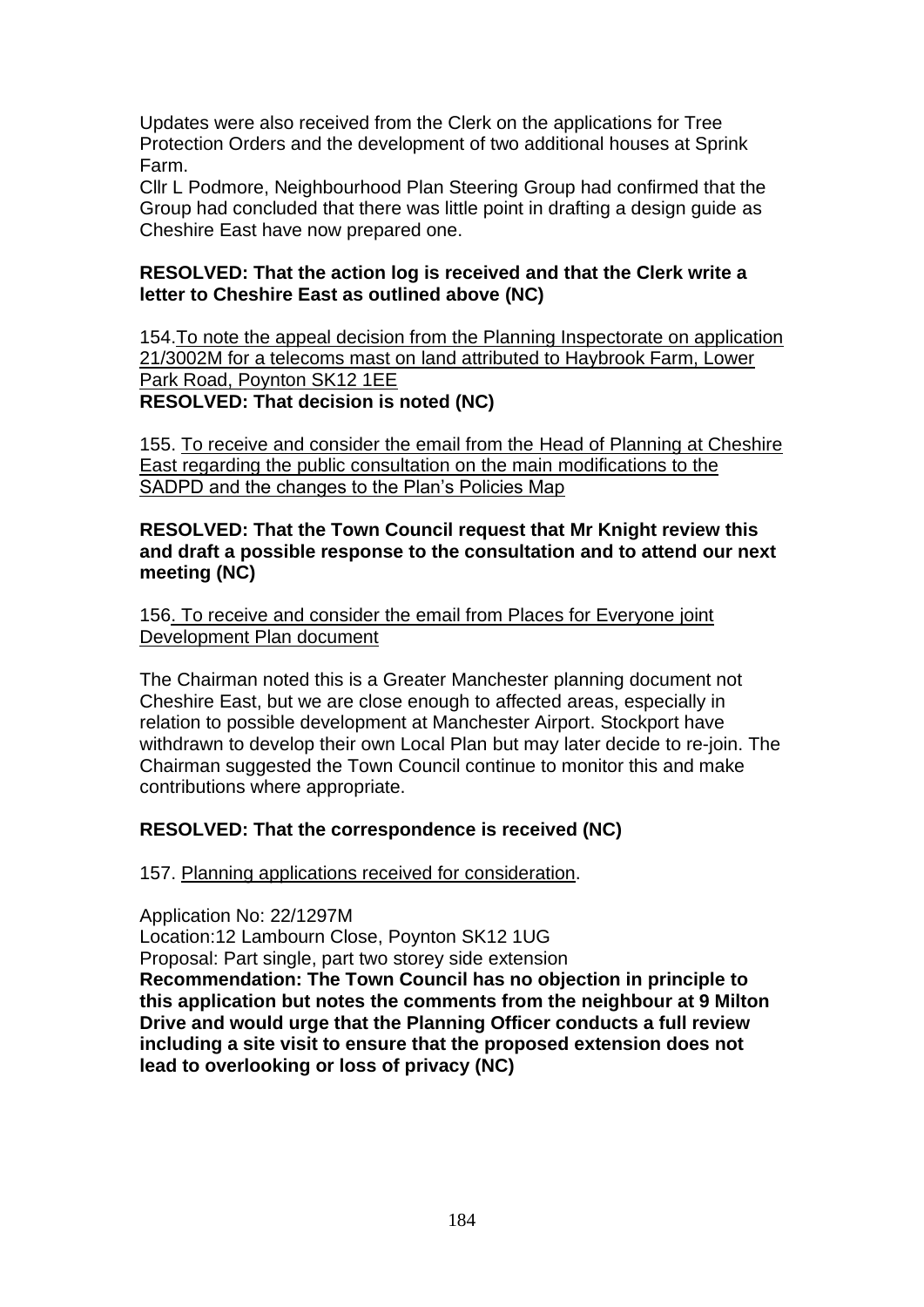Application No: 22/1162M Location: 72 London Road South, Poynton SK12 1LG Proposal: Separation of a dwelling house into two including separate highway access

**Recommendation: Poynton Town Council have no objection in principle to this application, providing the following issues are addressed:**

- **1. The party wall between the two houses must be constructed to full standards as if this were a new build development, particularly regarding fire proofing, insultation and sound proofing.**
- **2. The Highways Officer must confirm that, following the loss of the garage, there will still be sufficient car parking spaces for both houses within the site.**
- **3. London Road South – the A523 – is a busy road and it must be possible to exit both sites safely without reversing onto the carriageway.**
- **4. The Planning Officer confirms that the proposed development provides an adequate level of outdoor private amenity space and safe and secure cycle storage for future occupiers, in accordance with saved Policy DC42 of the Macclesfield Borough Local Plan. The development should also comply with:**
- **Cheshire East Local Plan: SE1: Design and SD2: Sustainable Development.**
- **Poynton Neighbourhood Plan policies HOU11, HOU13 and HOU14.**
- **Macclesfield Local Plan retained policies DC1, DC2 and DC43**

Application No: 22/1231M Location: 15 Beech Crescent, Poynton SK12 1 AW Applicants Name: Mr D Booth Proposal: Proposed front, side and rear extensions

**Recommendation: The Town Council notes that a current planning application has been submitted by the next-door house: Application No: 22/0918M for 17 Beech Crescent, Poynton SK12 1AW. The Town Council urges that both applications are considered together to ensure a fair decision is made.**

**If the proposed two-storey side extension bordering 17 Beech Crescent has a gap of at least one metre to the site boundary, then the Town Council has no objection to this application. The plans are not clear on this issue.**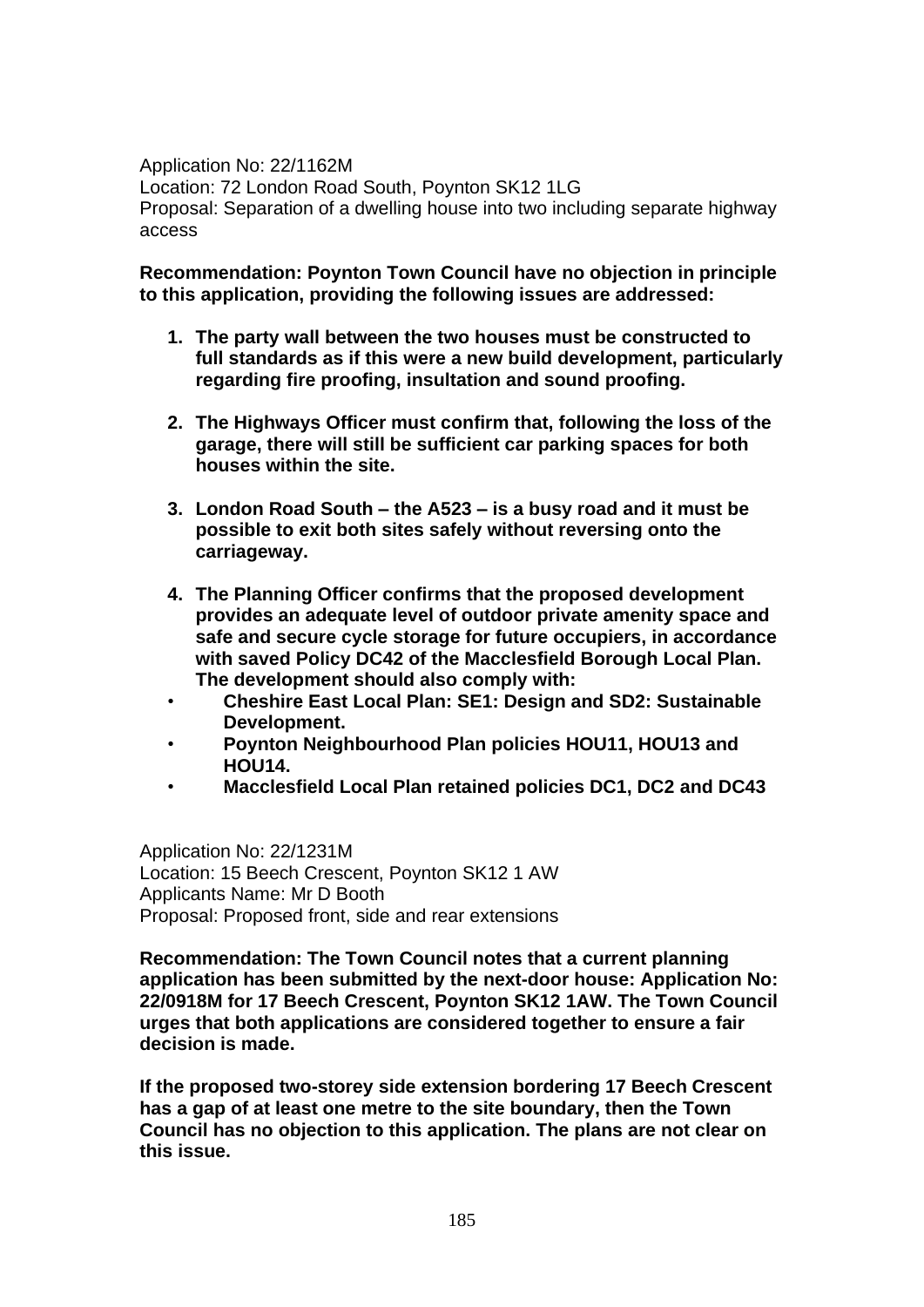**However, if the gap to the site boundary is less than one metre, the Town Council objects as this is a breach of Poynton Neighbourhood Plan, the Cheshire East Local Plan and Macclesfield Local Plan retained policies.** 

- **1. The proposal to extend right up to the site boundary conflicts with the following planning policies:**
	- **Cheshire East Local Plan: SE1: Design and SD2: Sustainable Development.**
	- **Poynton Neighbourhood Plan policies HOU11, HOU13 and HOU14. There is no gap of 1 metre to the site boundary as required by policy HOU14.**
	- **Macclesfield Local Plan retained policies DC1, DC2 and DC43**
- **2. The proposed side extension would by reason of scale, form and design result in a cramped and intrusive form of development out of character with nearby properties and create a terracing effect.**
- **3. The proposed extension would be unneighbourly to the next-door property.**

Application No: 22/1242M Location: 4 Lostock Hall Road, Poynton SK12 1DP Proposal: Two storey side extension to create a ground floor store and first floor bedroom and ensuite

**Recommendation: Building a two-storey extension within one metre of the boundary is a breach of Poynton Neighbourhood Plan policy HOU 14 and Macclesfield Local Plan retained policies DC1, DC2 and DC43.** 

- **1. The proposal to extend right up to the site boundary conflicts with the following planning policies:**
	- **Cheshire East Local Plan: SE1: Design and SD2: Sustainable Development.**
	- **Poynton Neighbourhood Plan policies HOU11, HOU13 and HOU14. There is no gap of 1 metre to the site boundary as required by policy HOU14.**
	- **Macclesfield Local Plan retained policies DC1, DC2 and DC43**
- **2. The proposed side extension would by reason of scale, form and design result in a cramped and intrusive form of development out of character with nearby properties and create a terracing effect. There will be no external access to the rear garden.**
- **3. The proposed extension would be unneighbourly to the next-door property.**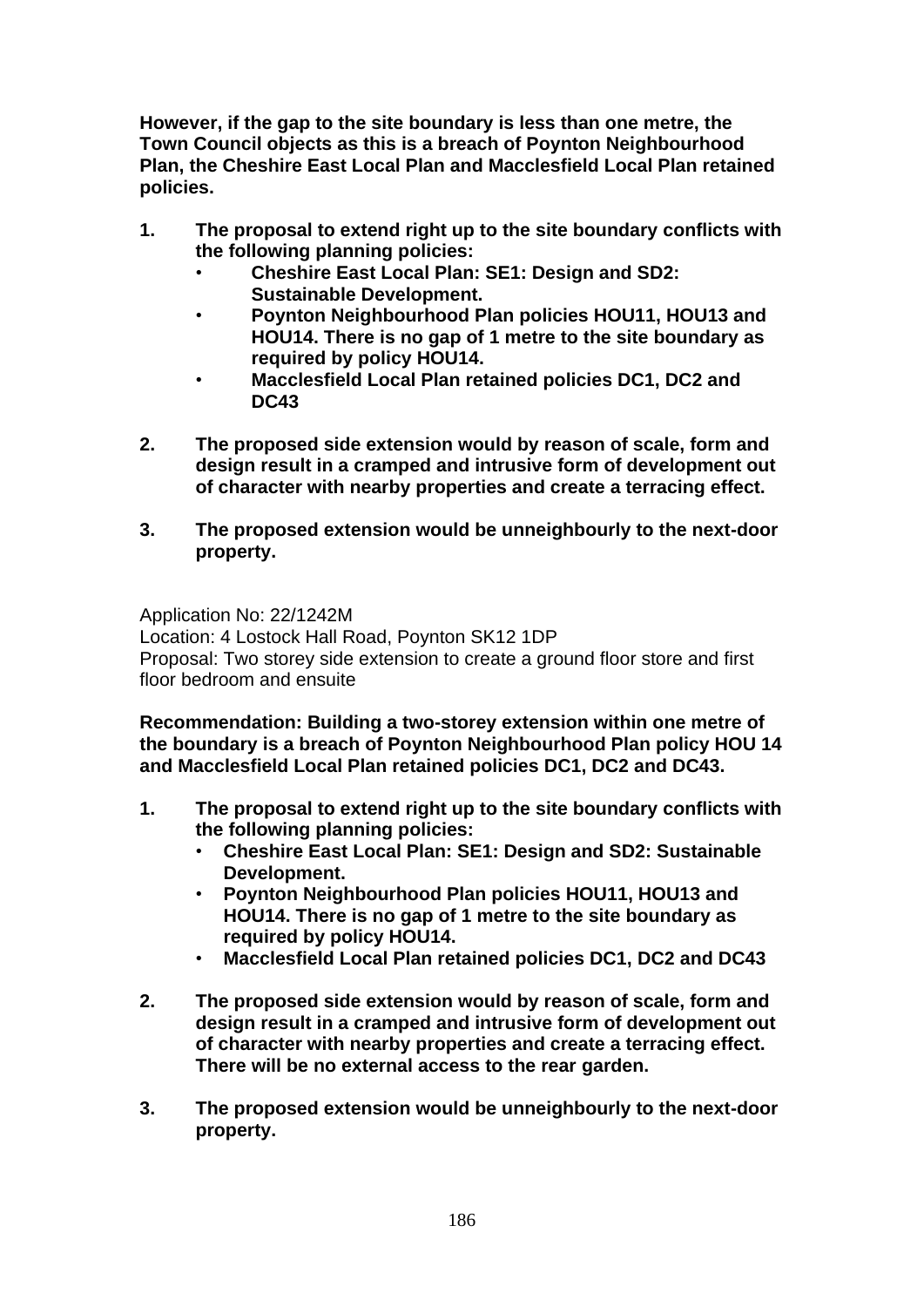Application No: 22/1331M Location: 9 Pochard Drive, Poynton SK12 1JU Proposal: First floor side extension and single storey rear extension and internal alterations

**Recommendation: If the proposed two-storey side extension bordering the gardens of 1 and 3 Highfield Road has a gap of at least one metre to the site boundary, then the Town Council has no objection to this application. The plans are not clear on this issue.**

**However, if the gap to the site boundary is less than one metre, the Town Council objects as this is a breach of Poynton Neighbourhood Plan, the Cheshire East Local Plan and Macclesfield Local Plan retained policies.** 

**1. The proposal to extend right up to the site boundary conflicts with the following planning policies:**

- **Cheshire East Local Plan: SE1: Design and SD2: Sustainable Development.**
- **Poynton Neighbourhood Plan policies HOU11, HOU13 and HOU14. There is no gap of 1 metre to the site boundary as required by policy HOU14.**
- **Macclesfield Local Plan retained policies DC1, DC2 and DC43**

**2. The proposed side extension would by reason of scale, form and design result in a cramped and intrusive form of development out of character with nearby properties and create a terracing effect. There will be no external access to the rear garden.**

**3. The proposed extension would be unneighbourly to the next-door property.**

Application No: 22/1367M

Location:66 Brookfield Avenue, Poynton, SK12 1JE Proposal: Erection of single storey rear extension and two storey side extension. Loft conversion with flat roof rear dormer extension.

#### **Recommendation: Poynton Town Council urges Cheshire East to review the proposed application to ensure that:**

- **1. The proposed rear dormer does not cause a loss of privacy to neighbouring properties.**
- 2. **The Highways Officer must confirm that, following the loss of access to the garage, there will still be sufficient car parking spaces for the extended house within the site**.